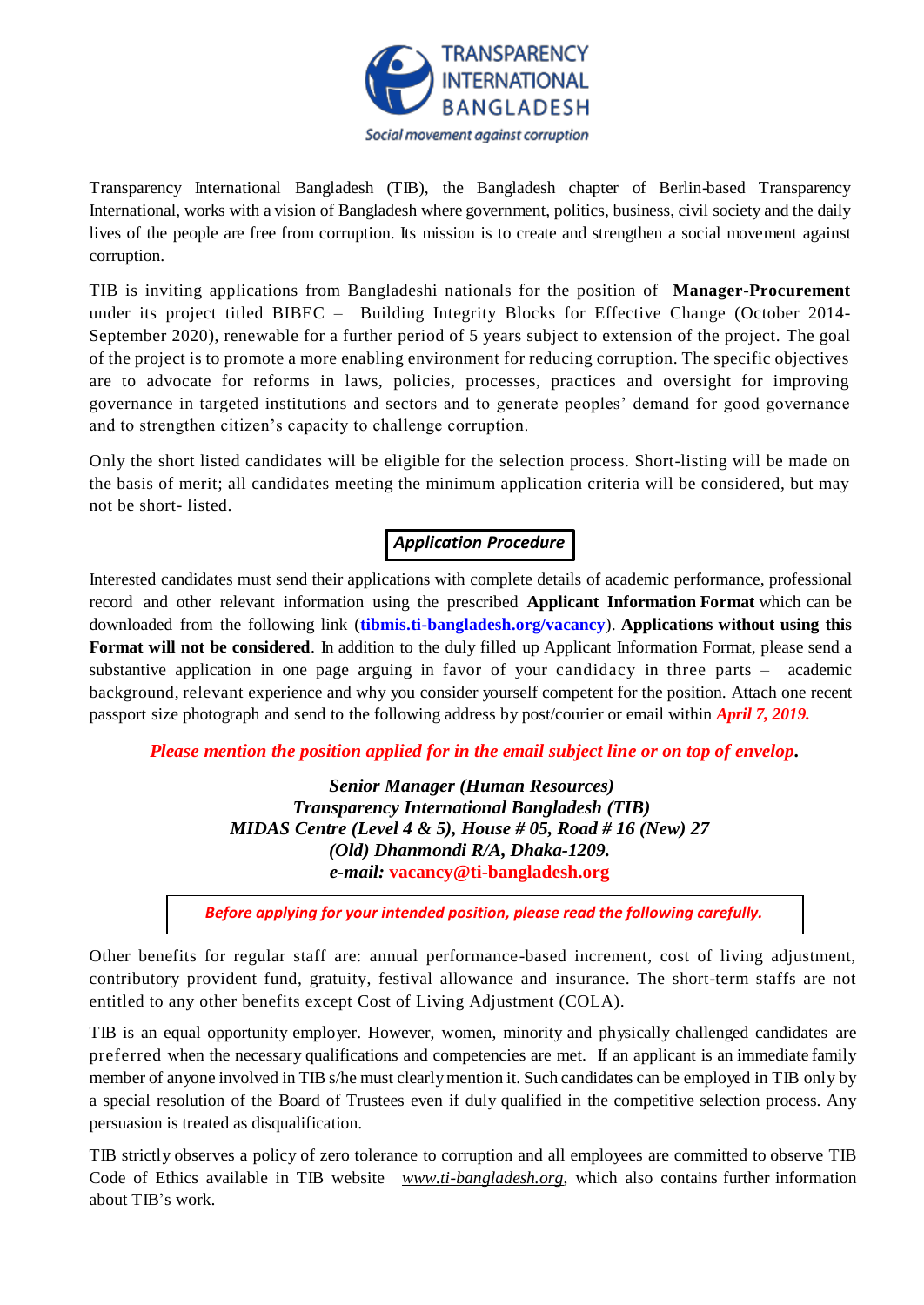## **Re-Advertisement**

Candidates who have applied earlier need not apply again

#### **Manager-Procurement**

Currently 1 (one) position based in Dhaka is vacant. **Women and candidates from minority communities fulfilling required qualifications will be given preference.**

**Reportable to:** Senior Manager-Finance & Administration

### **Job highlights:**

As a member of the Finance & Administration Division, the Manager-Procurement will be responsible for the following:

- Supervise Procurement Process of Goods and Services for day to day activities;
- Responsible to ensure compliance to the procurement process such as; receiving PR, collecting quotations, initiate bidding process, prepare comparative statement and issue work order etc.;
- Responsible to call procurement committee meeting, act as member Secretary of Procurement Committee and prepare comparative statement/bid summery and/or note for record in applicable cases, negotiate with vendor's/service providers and present it for approval as per level of authority;
- Process to enlistment of vendor's/service providers, provide orientation to vendor's/service providers when necessary;
- Receiving goods/service and process invoices for payment along with all supporting documents;
- Maintain regular contact with vendor/service provider and end user/requestor for ensuring timely delivery;
- Process to finalize Frame Work Agreement (FWA) with applicable vendors and prepare/supervise the entire process as and when required;
- Ensure documentations, files are maintaining adequately and systematic way which would be available for review/audit;
- Supervise procurement staff, coordinate/facilitate to the internal and external auditor/reviewer; and
- Any other assignment/task given by the management.

#### **Qualification, Experience and other requirements:**

- Masters in any subject, MBA/M.Com. Diploma/Masters in Procurement/Procurement & supply Chain Management will be preferred;
- The age limit for this position is 43 years
- Applicants must have at least 6 years of relevant work experience.
- Computer skills, especially Competencies in IT. Willing to work in a team of diverse age- groups with various social, economic and professional identities. Ability to handle stressful situation, meeting deadlines. Although the position is Dhaka-based, the selected candidate must be prepared to undertake field visits.
- Candidates with 3rd Division or CGPA less than 2.5 on a scale of 4 or 3 on a scale of 5 at any level of their education need not apply
- Excellent communication skill in Bangla and English both written and oral is necessary for the position

#### **Salary and benefits for the position:**

Gross initial salary is 104,419.00 per month plus other benefits as per relevant rules of TIB. Income tax is payable by TIB staff, deductible at source. Other benefits for TIB staff are: annual performance-based increment, cost of living adjustment, contributory provident fund, gratuity, festival allowance and insurance.